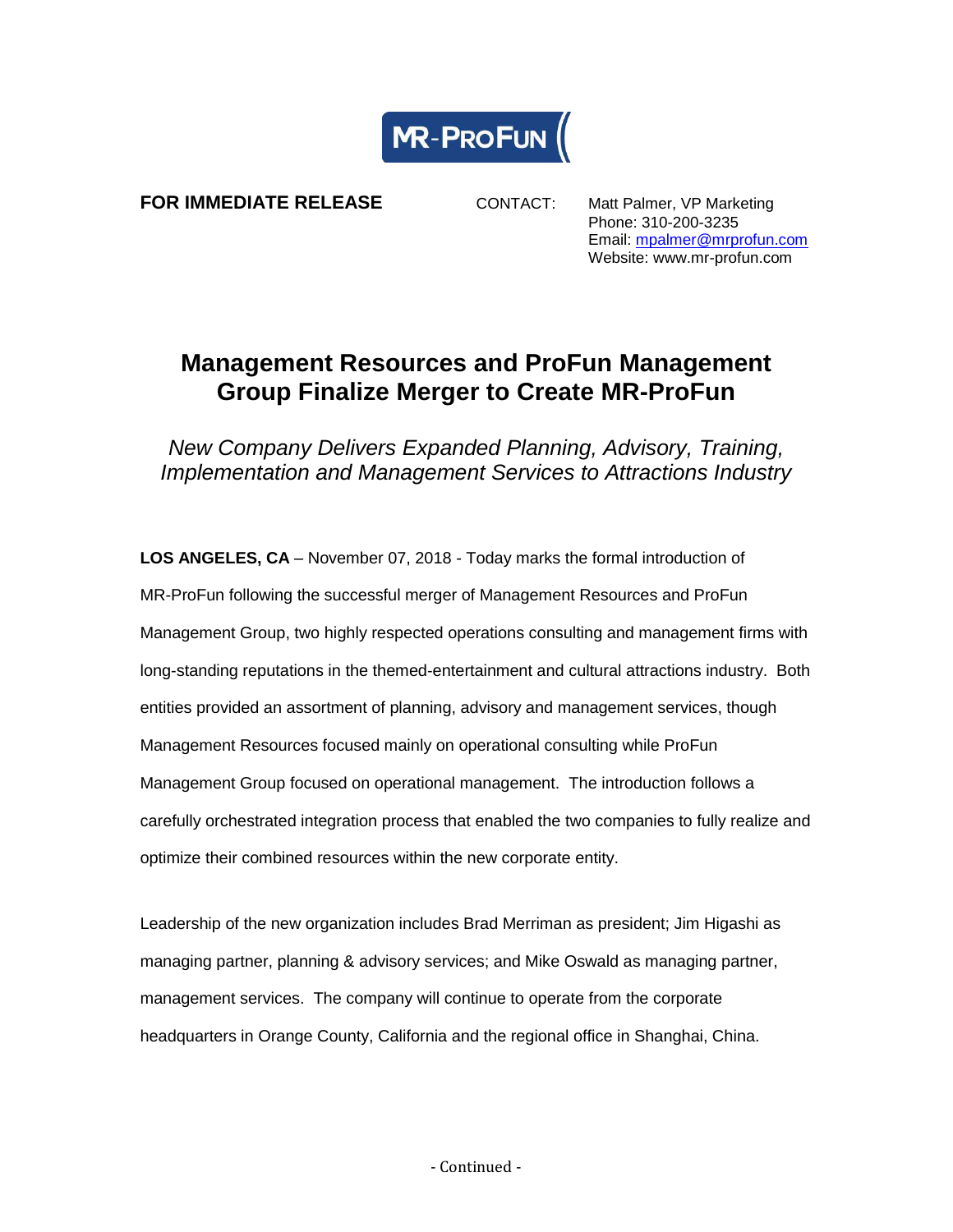"We are thrilled to formally introduce MR-ProFun," said Brad Merriman, president of MR-ProFun. "The merger of our two world-class organizations enables us to offer a broader, more comprehensive array of high-quality services backed by our 38 years of experience in this industry."

MR-ProFun's multi-functional team of consultants and operations experts will continue to focus on assisting owners and developers with virtually every aspect of strategic planning, execution and management of new and existing attraction developments. The corporate mission remains focused on ensuring clients have the tools and insights necessary to successfully produce compelling experiences that yield high guest satisfaction and superior financial results.

"We are confident that our newly combined talent and resources leave us well positioned as the premier attractions industry consulting and management firm," said Jim Higashi, managing partner of planning & advisory services. "Our blended team will deliver consultation and management expertise for theme parks, museums, aquariums, destination resorts, brand centers and world expositions."

MP-ProFun has realigned its core service offerings into five areas, including:

**Planning:** Ensure projects have realistic and achievable goals to acquire and maintain longterm success. This includes formulated analysis and development of revenue opportunities, capacity and sizing requirements, organizational structure and operating budgets.

**Advisory:** Deliver expert advice and consultation to achieve operational efficiencies that maximize attendance and revenues and minimize costs. This includes development of a detailed roadmap on how to reach, measure and sustain success metrics.

- Continued -